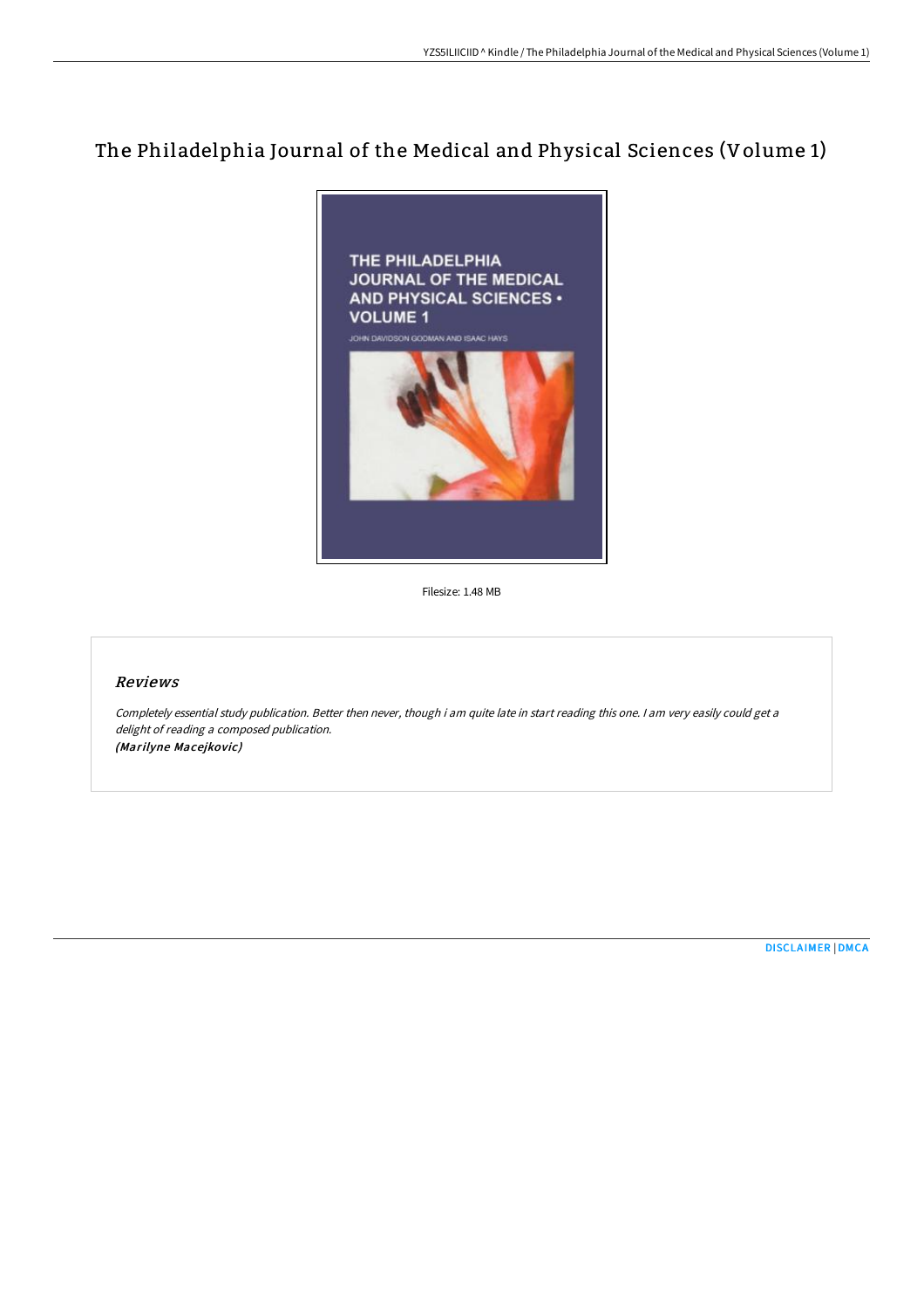## THE PHILADELPHIA JOURNAL OF THE MEDICAL AND PHYSICAL SCIENCES (VOLUME 1)



To download The Philadelphia Journal of the Medical and Physical Sciences (Volume 1) eBook, make sure you follow the hyperlink below and download the file or gain access to additional information which are relevant to THE PHILADELPHIA JOURNAL OF THE MEDICAL AND PHYSICAL SCIENCES (VOLUME 1) ebook.

General Books. Paperback. Book Condition: New. This item is printed on demand. Paperback. 150 pages. Dimensions: 9.7in. x 7.4in. x 0.3in.This historic book may have numerous typos and missing text. Purchasers can download a free scanned copy of the original book (without typos) from the publisher. Not indexed. Not illustrated. 1820. Excerpt: . . . 209 MEDICAL AND PHILOSOPHICAL INTELLIGENCE. Gluten, an Antidote for Corrosive Sublimate. --During the researches undertaken by Dr. Taddei on gluten, and on vvheaten flour, he discovered that gluten had the property of acting on the oxide of mercury, and on corrosive sublimate. If it be mixed with either of these substances, it immediately loses its viscidity, becomes hard, and is not at all liable to putrefaction. Further, if flour be made into a paste with corrosive sublimate, it is impossible to separate the gluten and starch in the usual way. This effect induced Dr. Taddei to suppose, that in cases of poisoning by corrosive sublimate, wheaten flour and gluten would prove excellent antidotes to the poison. It was found by experiment, that wheaten flour and gluten, reduced corrosive sublimate to the state of calomel; and, also, that considerable quantities of a mixture of flour and gluten with corrosive sublimate, might be eaten by animals, without producing injury; thus, fourteen grains of sublimate have been given in less than twelve hours to rabbits and poultry, without injury, whereas a single grain was sufficient to produce death, when administered alone. A grain of the sublimate, required from twenty to twentyfive grains of fresh gluten, to become innoxious; when dry gluten was used, half this quantity was sufficient; but when wheaten flour was taken, from fifteen to eighteen denari, (500 or 600 grains) were required. Dr. Taddei recommends, that dried gluten be kept in the apothecaries shops, and...

B Read The [Philadelphia](http://techno-pub.tech/the-philadelphia-journal-of-the-medical-and-phys.html) Journal of the Medical and Physical Sciences (Volume 1) Online  $\overline{\mathbf{R}}$ Download PDF The [Philadelphia](http://techno-pub.tech/the-philadelphia-journal-of-the-medical-and-phys.html) Journal of the Medical and Physical Sciences (Volume 1)